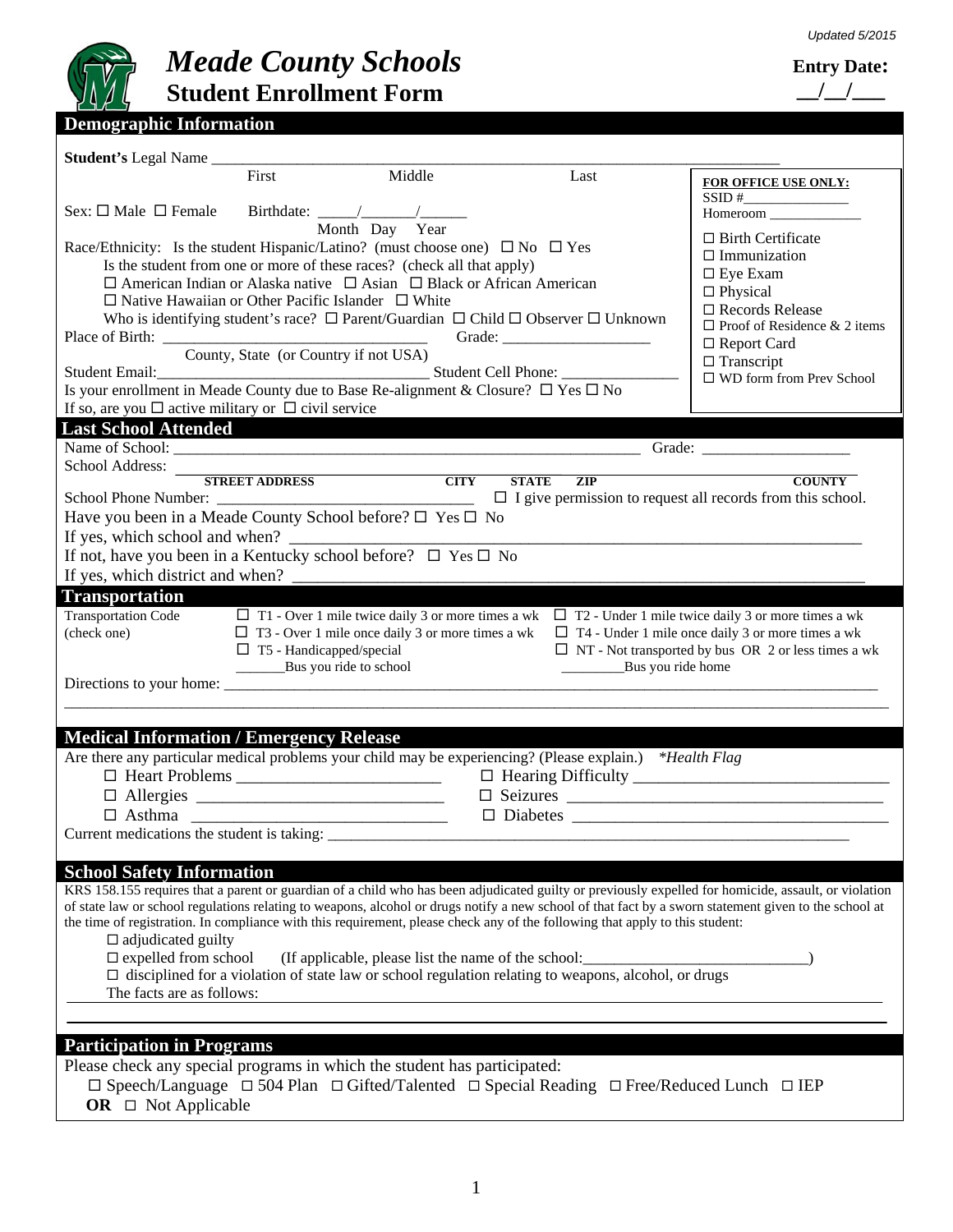

# *Meade County Schools*

**Household Enrollment Form**

*The Household Enrollment Form will be filled out at only the first school enrollment site. First Point of Contact School: copy pages 2 – 4 for each student enrolling in another Meade Co School.* 

| Student Name on 1 <sup>st</sup> Page                                                                                                                          |                                     |                                                                              |                                                                                           |                    |  |
|---------------------------------------------------------------------------------------------------------------------------------------------------------------|-------------------------------------|------------------------------------------------------------------------------|-------------------------------------------------------------------------------------------|--------------------|--|
|                                                                                                                                                               |                                     |                                                                              | Siblings/Students in Same Household Attending School (Ages 3 and Above)                   |                    |  |
| Relationship to <i>student on Pg 1</i> -                                                                                                                      |                                     | <b>FIRST</b>                                                                 | <b>MIDDLE</b><br><u> 1989 - Johann Stein, fransk politik (d. 1989)</u>                    | <b>LAST</b>        |  |
|                                                                                                                                                               |                                     |                                                                              |                                                                                           |                    |  |
|                                                                                                                                                               |                                     | <b>FIRST</b>                                                                 | 2 <sup>nd</sup> Student's LEGAL Name:<br><b>MIDDLE</b>                                    | <b>LAST</b>        |  |
|                                                                                                                                                               |                                     |                                                                              |                                                                                           |                    |  |
|                                                                                                                                                               |                                     | <b>FIRST</b>                                                                 | <b>MIDDLE</b>                                                                             | <b>LAST</b>        |  |
|                                                                                                                                                               |                                     |                                                                              |                                                                                           |                    |  |
|                                                                                                                                                               |                                     | <b>FIRST</b>                                                                 | <b>MIDDLE</b>                                                                             | <b>LAST</b>        |  |
|                                                                                                                                                               |                                     |                                                                              |                                                                                           |                    |  |
| Relationship to <i>student on Pg 1</i> -                                                                                                                      |                                     | <b>FIRST</b>                                                                 | <b>MIDDLE</b><br><u> 1980 - John Stein, Amerikaansk politiker (</u>                       | <b>LAST</b>        |  |
|                                                                                                                                                               |                                     |                                                                              |                                                                                           |                    |  |
| <b>Primary Household</b>                                                                                                                                      |                                     |                                                                              | (This is the address where the students above reside.)                                    |                    |  |
| <b>Physical Address</b>                                                                                                                                       | <b>NUMBER</b>                       |                                                                              | STREET APT/LOT                                                                            |                    |  |
|                                                                                                                                                               | <b>CITY</b>                         |                                                                              | <b>STATE</b><br>ZIP                                                                       |                    |  |
| <b>Mailing Address</b><br>(if different)                                                                                                                      | P.O. BOX (OR OTHER MAILING ADDRESS) |                                                                              |                                                                                           |                    |  |
| <b>Home Phone</b>                                                                                                                                             | <b>CITY</b>                         |                                                                              | <b>STATE</b><br>ZIP<br>$\Box$ (Check if Unlisted)                                         |                    |  |
| <b>Parent or Guardian 1</b>                                                                                                                                   |                                     |                                                                              | (This is the primary parent/guardian for the students listed above.)                      |                    |  |
| Name                                                                                                                                                          | <b>FIRST</b>                        |                                                                              |                                                                                           |                    |  |
| <b>Employer</b>                                                                                                                                               |                                     | <b>MIDDLE/MAIDEN</b><br><u> 1980 - Johann Barn, fransk politik (f. 1980)</u> | <b>LAST</b>                                                                               | <b>Work Phone</b>  |  |
|                                                                                                                                                               |                                     |                                                                              |                                                                                           |                    |  |
| <b>Relationship to Student:</b> □Parent/Guardian □Legal Guardian (by court) □Stepparent □Foster Parent □ Parent's Significant Other<br>$\Box$ Other (specify) |                                     |                                                                              |                                                                                           |                    |  |
|                                                                                                                                                               |                                     |                                                                              | Check the box for access to the following: $\Box$ Portal (checking grades on-line) $\Box$ | Emails<br>Mailings |  |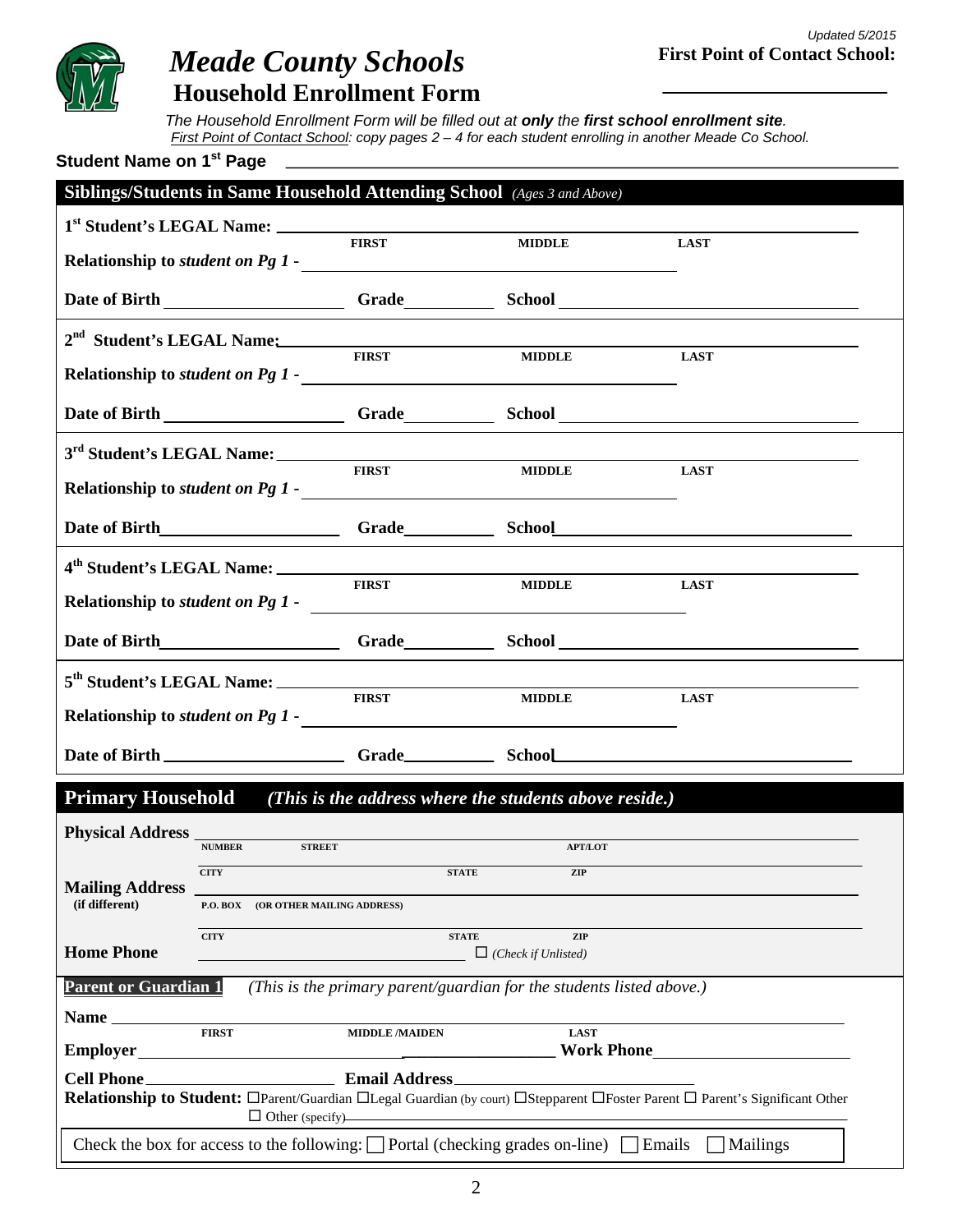|                                          |               |                                                                                                                                          |                                            |                                                                                          |                     | Updated 5/2015 |                |
|------------------------------------------|---------------|------------------------------------------------------------------------------------------------------------------------------------------|--------------------------------------------|------------------------------------------------------------------------------------------|---------------------|----------------|----------------|
| <b>Parent or Guardian 2</b>              |               |                                                                                                                                          |                                            | (This is either the second parent/guardian or a step-parent living in the household.)    |                     |                |                |
|                                          | <b>FIRST</b>  | <b>MIDDLE/MAIDEN</b>                                                                                                                     |                                            | <b>LAST</b>                                                                              |                     |                |                |
|                                          |               |                                                                                                                                          |                                            | <b>Work Phone</b>                                                                        |                     |                |                |
|                                          |               |                                                                                                                                          |                                            |                                                                                          |                     |                |                |
|                                          |               | Relationship to Student: <sup>D</sup> Parent/Guardian DLegal Guardian (by court) DStepparent DFoster Parent D Parent's Significant Other |                                            |                                                                                          |                     |                |                |
|                                          |               | Check the box for access to the following: $\Box$ Portal (checking grades on-line) $\Box$ Emails $\Box$ Mailings                         |                                            |                                                                                          |                     |                |                |
| <b>Secondary Household</b>               |               |                                                                                                                                          |                                            | (This section should be completed if both parents do not live in the Primary Household.) |                     |                |                |
| <b>Physical Address</b>                  | <b>NUMBER</b> | <b>STREET</b>                                                                                                                            |                                            | <b>APT/LOT</b>                                                                           |                     |                |                |
|                                          | <b>CITY</b>   |                                                                                                                                          | <b>STATE</b>                               | ZIP                                                                                      |                     |                |                |
| <b>Mailing Address</b><br>(if different) |               | <b>P.O. BOX (OR OTHER MAILING ADDRESS)</b>                                                                                               |                                            |                                                                                          |                     |                |                |
|                                          |               |                                                                                                                                          |                                            |                                                                                          |                     |                |                |
| <b>Home Phone</b>                        | <b>CITY</b>   |                                                                                                                                          | <b>STATE</b><br>$\Box$ (Check if Unlisted) | ZIP                                                                                      |                     |                |                |
|                                          |               | <b>Parent or Guardian 3</b> (This will generally be a parent who does NOT live in the Primary Household with the students.)              |                                            |                                                                                          |                     |                |                |
| <b>Name</b>                              | <b>FIRST</b>  | <b>MIDDLE/MAIDEN</b>                                                                                                                     |                                            | <b>LAST</b>                                                                              |                     |                |                |
|                                          |               |                                                                                                                                          |                                            |                                                                                          |                     |                |                |
|                                          |               | Relationship to Student: <sup>D</sup> Parent/Guardian DLegal Guardian (by court) DStepparent DFoster Parent D Parent's Significant Other |                                            | $\Box$ Other (specify)                                                                   |                     |                |                |
|                                          |               | Check the box for access to the following: $\Box$ Portal (checking grades on-line) $\Box$ Emails $\Box$ Mailings                         |                                            |                                                                                          |                     |                |                |
| <b>Parent or Guardian 4</b>              |               | (This will generally be the individual living with a parent in a Secondary Household.)                                                   |                                            |                                                                                          |                     |                |                |
| <b>Name</b>                              | <b>FIRST</b>  |                                                                                                                                          |                                            | <b>LAST</b>                                                                              |                     |                |                |
| Employer_                                |               | <b>MIDDLE /MAIDEN</b>                                                                                                                    |                                            | <b>Work Phone</b>                                                                        |                     |                |                |
| <b>Cell Phone_</b>                       |               | <b>Email Address</b>                                                                                                                     |                                            |                                                                                          |                     |                |                |
|                                          |               | Relationship to Student: OParent/Guardian OLegal Guardian (by court) OStepparent OFoster Parent O Parent's Significant Other             |                                            |                                                                                          |                     |                |                |
|                                          |               | Check the box for access to the following: $\Box$ Portal (checking grades on-line) $\Box$ Emails                                         |                                            |                                                                                          | Mailings            |                |                |
| <b>District Services Survey</b>          |               |                                                                                                                                          |                                            | (The following will help determine if you are eligible for additional services.)         |                     |                |                |
| <b>Student Residency Survey</b>          |               |                                                                                                                                          |                                            |                                                                                          |                     |                |                |
|                                          |               | Do your children live with friends or family members in a home in which<br>their parents/guardians don't live?                           |                                            |                                                                                          | $\mathsf{L}$<br>Yes | $\Box$         | No             |
|                                          |               | Do your children live with more than one family in a house or apartment?                                                                 |                                            |                                                                                          | $\mathsf{L}$<br>Yes | $\Box$         | N <sub>o</sub> |
|                                          |               | Do your children live in a motel, car, or campsite?                                                                                      |                                            |                                                                                          | $\Box$<br>Yes       | $\Box$         | No             |
|                                          |               | Do your children live in a shelter?                                                                                                      |                                            |                                                                                          | $\Box$ Yes          | ப              | No             |